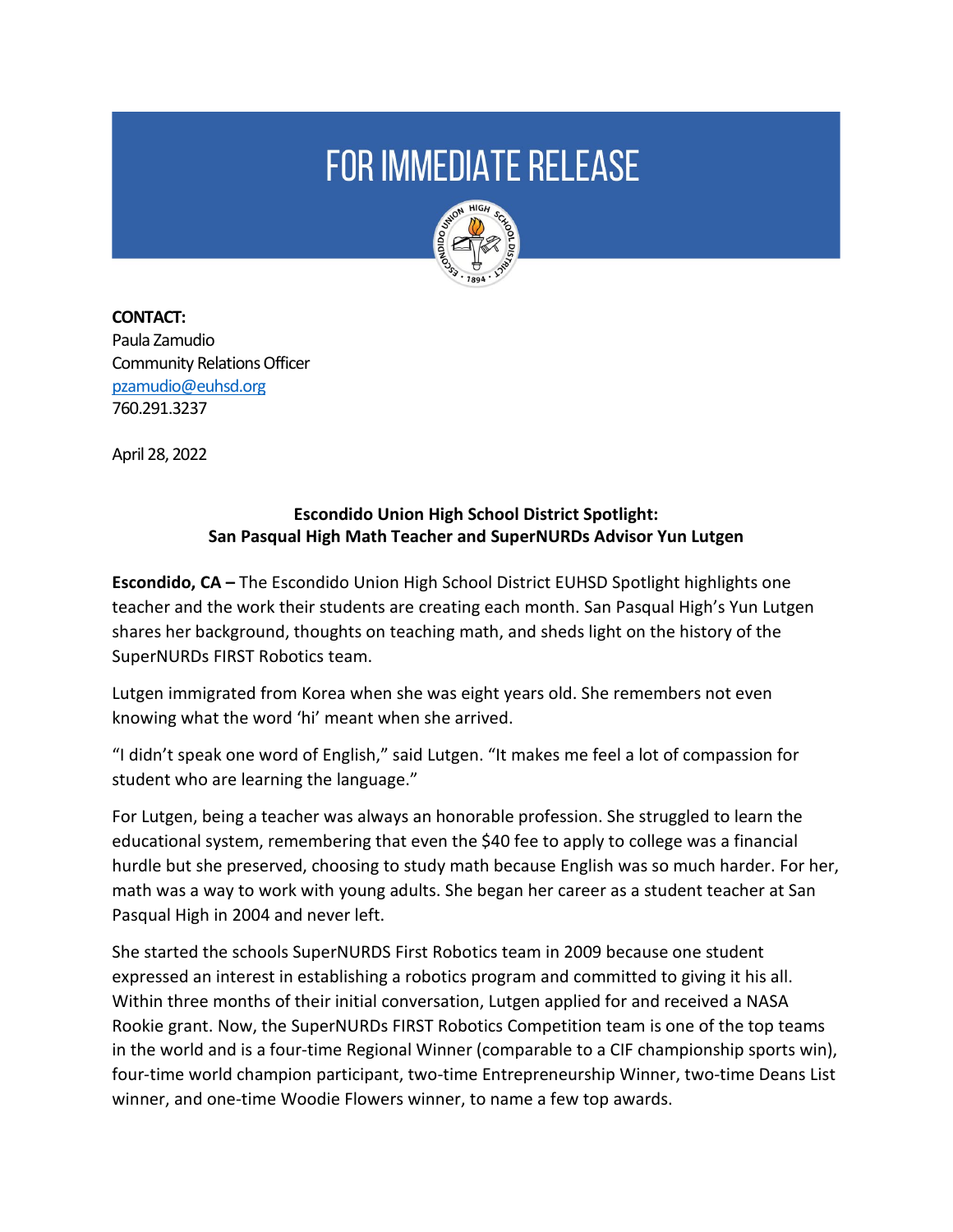Perhaps most notably, though, is the amount of volunteer support the program requires. Under Lutgen's leadership, the program has built a robust volunteer network of community members who commit countless hours of their time to mentor Escondido students. Currently, eight of the 11 volunteer mentors were previously students on the team.

One of those former students is Tayler Uva, a San Pasqual alumnus who majored in Computer Science at California State University San Marcos and now works a full-time job at SDG&E as a software developer and data analyst, in addition to being the SuperNURDs FIRST Robotics head coach. Tayler is but one example of how Lutgen has inspired students through the program as they navigate life after high school. She keeps detailed records of where former SuperNURDs go to school and work after high school and has data showing a large percentage have gone on to pursue degrees in STEM and joined the engineering workforce.

Lutgen says even when she's having a tough day, being able to focus on one student and the impact that can be made one student at a time keeps her inspired and motivated. She credits SuperNURDs with making her a better math teacher.

"FIRST Robotics has given me the ability to work with students after school on a project that is virtually impossible," said Lutgen. "It has helped me accept the fact that I don't know everything in the classroom, and that is ok."

She emphasizes "failing forward" to her students, a concept that she embraces both in the classroom and as SuperNURDs advisor. Throughout her tenure, Lutgen has seen changes in teaching math and is able to relate to those as well.

"In traditional math, a teacher would lecture and give examples on how to use a formula, for example. With the Core Plus curriculum, we are saying we want students to think through a real problem set and give them a reason to learn the math and how to apply it in the real world."

This spring the SuperNURDs were ranked second at the San Diego Regional FIRST Robotics Competition. More information on the district's mathematics program can be found on the district's website a[t www.euhsd.org.](http://www.euhsd.org/) A complete interview with Lutgen and video of SuperNURDs at work can be viewed at [www.smore.com/8qkfb.](http://www.smore.com/8qkfb)

**####**

## **About Escondido Union High School District**

The Escondido Union High School District has empowered students to graduate prepared for college, career, and life through excellence in learning for more than 125 years. The district serves more than 7,000 students across five high schools including: Escondido, Orange Glen, and San Pasqual, Del Lago Academy and Valley; as well as the Escondido Adult School. More